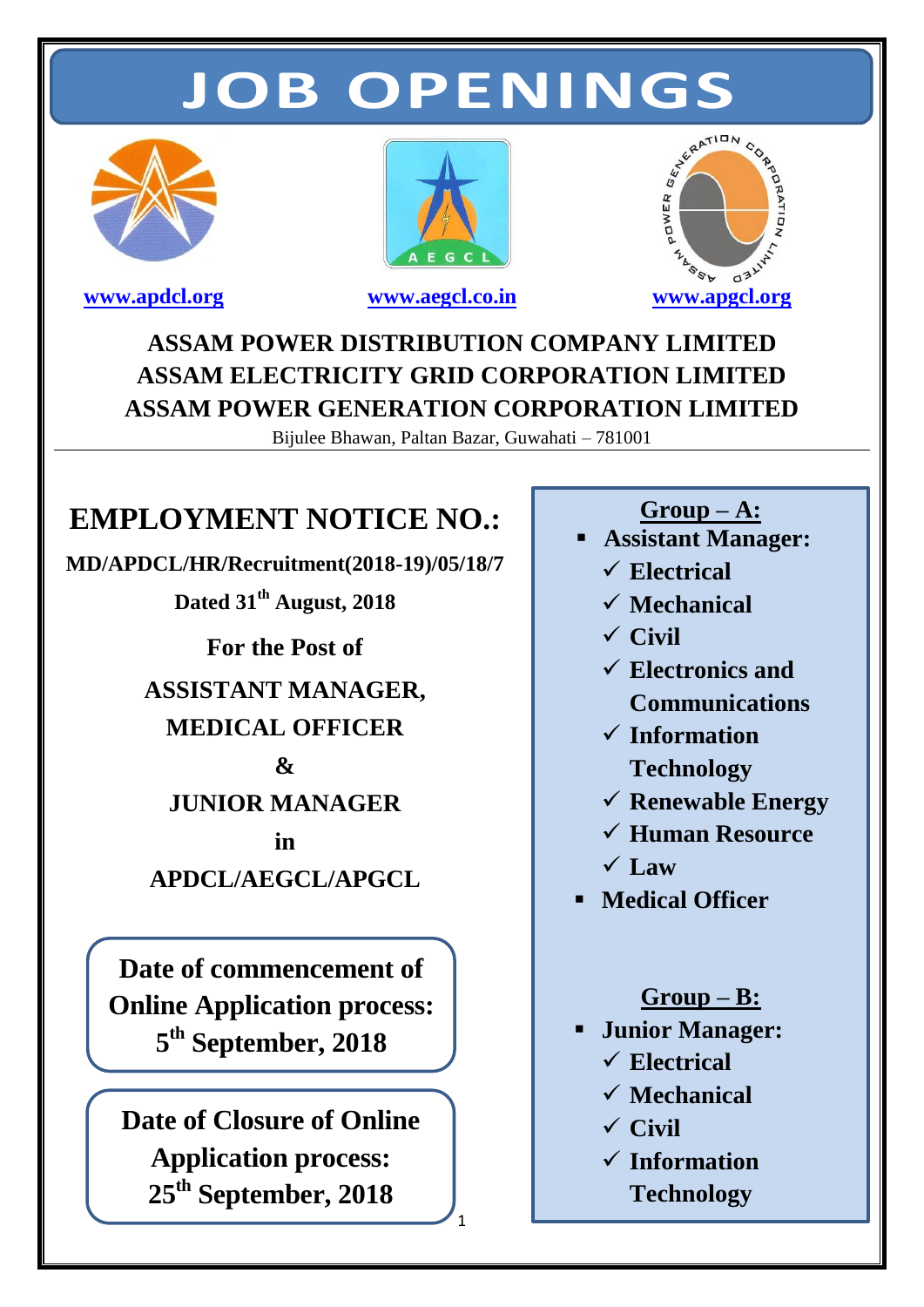Online applications are invited from candidates having requisite qualifications for filling up vacancies in APDCL/AEGCL/APGCL in Group – A & Group – B categories as shown below:

| <b>Group - A Category</b> |                                                     |                |                |                     |                                       |                          |                                    |                |                |                                                                                                                                                                                                                                                                                                                |  |  |
|---------------------------|-----------------------------------------------------|----------------|----------------|---------------------|---------------------------------------|--------------------------|------------------------------------|----------------|----------------|----------------------------------------------------------------------------------------------------------------------------------------------------------------------------------------------------------------------------------------------------------------------------------------------------------------|--|--|
| SI.                       |                                                     | Name of        |                |                     | <b>Indicative Number of Vacancies</b> |                          |                                    |                |                |                                                                                                                                                                                                                                                                                                                |  |  |
| No.                       | <b>Name of the Post</b>                             | the<br>Company | <b>UR</b>      | OBC/<br><b>MOBC</b> | <b>ST</b><br>(P)                      | <b>SC</b>                | <b>ST</b><br>(H)                   | <b>PWD</b>     | <b>Total</b>   | <b>Educational Qualification</b>                                                                                                                                                                                                                                                                               |  |  |
| 1                         | Assistant<br>Manager<br>(Electrical)                | <b>APDCL</b>   | 19             | 14                  | $\overline{7}$<br>(BL:2)              | 5<br>(BL:1)              | 5<br>(BL:2)                        | LD: 1<br>H1: 1 | 52             |                                                                                                                                                                                                                                                                                                                |  |  |
|                           |                                                     | <b>AEGCL</b>   | 13             | 9                   | 4<br>(BL:1)                           | 3<br>(BL:1)              | 4<br>(BL:2)                        | H1: 1          | 34             | B.E./B. Tech. in Electrical Engineering/ Electrical &<br><b>Electronics Engineering</b>                                                                                                                                                                                                                        |  |  |
|                           |                                                     | APGCL          | 3              | $\overline{2}$      | 1                                     |                          |                                    |                | 6              |                                                                                                                                                                                                                                                                                                                |  |  |
| 2                         | Assistant<br>Manager<br>(Mechanical)                | <b>AEGCL</b>   | 3              | 1                   | $\overline{2}$                        |                          |                                    |                | 4              | B.E./B. Tech. in Mechanical Engineering                                                                                                                                                                                                                                                                        |  |  |
|                           |                                                     | APGCL          | 4              | $\overline{2}$      | (BL:1)                                | $\mathbf{1}$             |                                    |                | 9              |                                                                                                                                                                                                                                                                                                                |  |  |
| 3                         | Assistant<br>Manager (Civil)                        | <b>APDCL</b>   | 2              | $\overline{2}$      | $\overline{2}$<br>(BL:1)              |                          |                                    |                | 6              | B.E./B. Tech. in Civil Engineering                                                                                                                                                                                                                                                                             |  |  |
|                           | Assistant                                           | APGCL          | 3              | $\overline{2}$      | $\mathbf{1}$                          |                          |                                    |                | 6              |                                                                                                                                                                                                                                                                                                                |  |  |
| 4                         | Manager<br>(Electronics &<br>Communication)         | <b>APDCL</b>   | 3              | 1                   | 1                                     |                          |                                    |                | 5              | B.E./B. Tech. in Electronics Engineering/Electronics &<br>Communication Engineering/Electronics &<br>Telecommunication Engineering/Electronics &<br><b>Instrumentation Engineering</b>                                                                                                                         |  |  |
| 5                         | Assistant<br>Manager<br>(Information<br>Technology) | <b>APDCL</b>   | 9              | $\overline{7}$      | 4<br>(BL:1)                           | $\overline{2}$           | 2<br>(BL:1)                        | LD: 1          | 25             | B.E./B. Tech. in Computer Science & Engineering/<br>Information Technology/ Computer Engineering/<br>Computer Technology/ Computer Science/ MCA                                                                                                                                                                |  |  |
| 6                         | Assistant<br>Manager<br>(Renewable<br>Energy)       | <b>APDCL</b>   | $\mathbf{1}$   | $\mathbf{1}$        |                                       |                          |                                    |                | $\overline{2}$ | B.E./B. Tech. in Electrical Engineering with minimum<br>one year specialized course in the field of Renewable<br>Energy from a recognized and well known university or<br>minimum 3 years work experience in the field of<br>Renewable Energy preferably in the area of Solar<br>Energy in a Government Sector |  |  |
| 7                         | Assistant<br>Manager                                | <b>APDCL</b>   | $\overline{7}$ | 4                   | $\mathbf{1}$                          | $\mathbf{1}$             | $\mathbf{1}$                       |                | 14             | Full Time MBA/ PGDBM / PGDM or Equivalent in<br>Human Resource Management/ Personnel                                                                                                                                                                                                                           |  |  |
|                           | (Human<br>Resource)                                 | APGCL          | 1              | $\mathbf{1}$        |                                       |                          |                                    |                | $\overline{2}$ | Management from University / Institution approved by<br><b>AICTE</b>                                                                                                                                                                                                                                           |  |  |
| 8                         | Assistant<br>Manager (Law)                          | APDCL          | 1              | 1                   |                                       |                          |                                    |                | $\overline{2}$ | Graduate in Law from a University/ Institute<br>recognized by the Bar Council of India.                                                                                                                                                                                                                        |  |  |
| 9                         | <b>Medical Officer</b>                              | <b>AEGCL</b>   | $\mathbf{1}$   |                     |                                       |                          |                                    |                | $\mathbf{1}$   | MBBS from any Govt./ Govt. recognized Medical<br>Colleges and should have registered under Assam<br>Medical Council.                                                                                                                                                                                           |  |  |
|                           |                                                     |                | <b>TOTAL</b>   |                     |                                       |                          |                                    |                | 168            |                                                                                                                                                                                                                                                                                                                |  |  |
|                           |                                                     |                |                |                     |                                       |                          | <b>Group - B Category</b>          |                |                |                                                                                                                                                                                                                                                                                                                |  |  |
|                           |                                                     | Name of        |                |                     |                                       |                          | <b>Indicative No. of Vacancies</b> |                |                |                                                                                                                                                                                                                                                                                                                |  |  |
| SI.<br>No.                | <b>Name of the Post</b>                             | the<br>Company | <b>UR</b>      | OBC/<br><b>MOBC</b> | <b>ST</b><br>(P)                      | <b>SC</b>                | <b>ST</b><br>(H)                   | <b>PWD</b>     | <b>Total</b>   | <b>Educational Qualification</b>                                                                                                                                                                                                                                                                               |  |  |
|                           |                                                     | <b>APDCL</b>   | 16             | 15                  | 10<br>(BL:4)                          | 7<br>(BL:3)              | 5<br>(BL:2)                        | LD: 1<br>H1:1  | 55             | Diploma in Electrical Engineering/Electrical &<br><b>Electronics Engineering</b>                                                                                                                                                                                                                               |  |  |
| 1                         | Junior Manager<br>(Electrical)                      | <b>AEGCL</b>   | 5              | 4                   | 3<br>(BL:1)                           | $\overline{2}$<br>(BL:1) | $\overline{2}$<br>(BL:1)           |                | 16             |                                                                                                                                                                                                                                                                                                                |  |  |
|                           |                                                     | APGCL          | 2              | $\mathbf{1}$        | $\overline{2}$<br>(BL:1)              |                          |                                    |                | 5              |                                                                                                                                                                                                                                                                                                                |  |  |
| 2                         | Junior Manager<br>(Mechanical)                      | APDCL          | 3              | $\overline{2}$      | $\mathbf{1}$                          |                          |                                    |                | 6              |                                                                                                                                                                                                                                                                                                                |  |  |
|                           |                                                     | <b>AEGCL</b>   | 3              | $\mathbf{1}$        | $\overline{2}$                        | $\overline{2}$           | $\overline{2}$                     |                | 4              | Diploma in Mechanical Engineering                                                                                                                                                                                                                                                                              |  |  |
|                           |                                                     | APGCL          | 3              | 3                   | (BL:1)                                | (BL:1)                   | (BL:1)                             |                | 12             |                                                                                                                                                                                                                                                                                                                |  |  |
| 3                         | Junior Manager<br>(Civil)                           | APGCL          | $\mathbf{1}$   | 0                   | $\mathbf{1}$<br>(BL:1)                | $\overline{2}$<br>(BL:1) | $\mathbf{1}$                       |                | 5              | Diploma in Civil Engineering                                                                                                                                                                                                                                                                                   |  |  |
| 4                         | Junior Manager<br>(Information<br>Technology)       | <b>APDCL</b>   | $\overline{2}$ | 1                   | 2<br>(BL:1)                           |                          |                                    |                | 5              | Diploma in Computer Engineering/Computer<br>Technology/Information Technology                                                                                                                                                                                                                                  |  |  |
|                           |                                                     |                | <b>TOTAL</b>   |                     |                                       |                          |                                    |                | 108            |                                                                                                                                                                                                                                                                                                                |  |  |
| $\overline{2}$            |                                                     |                |                |                     |                                       |                          |                                    |                |                |                                                                                                                                                                                                                                                                                                                |  |  |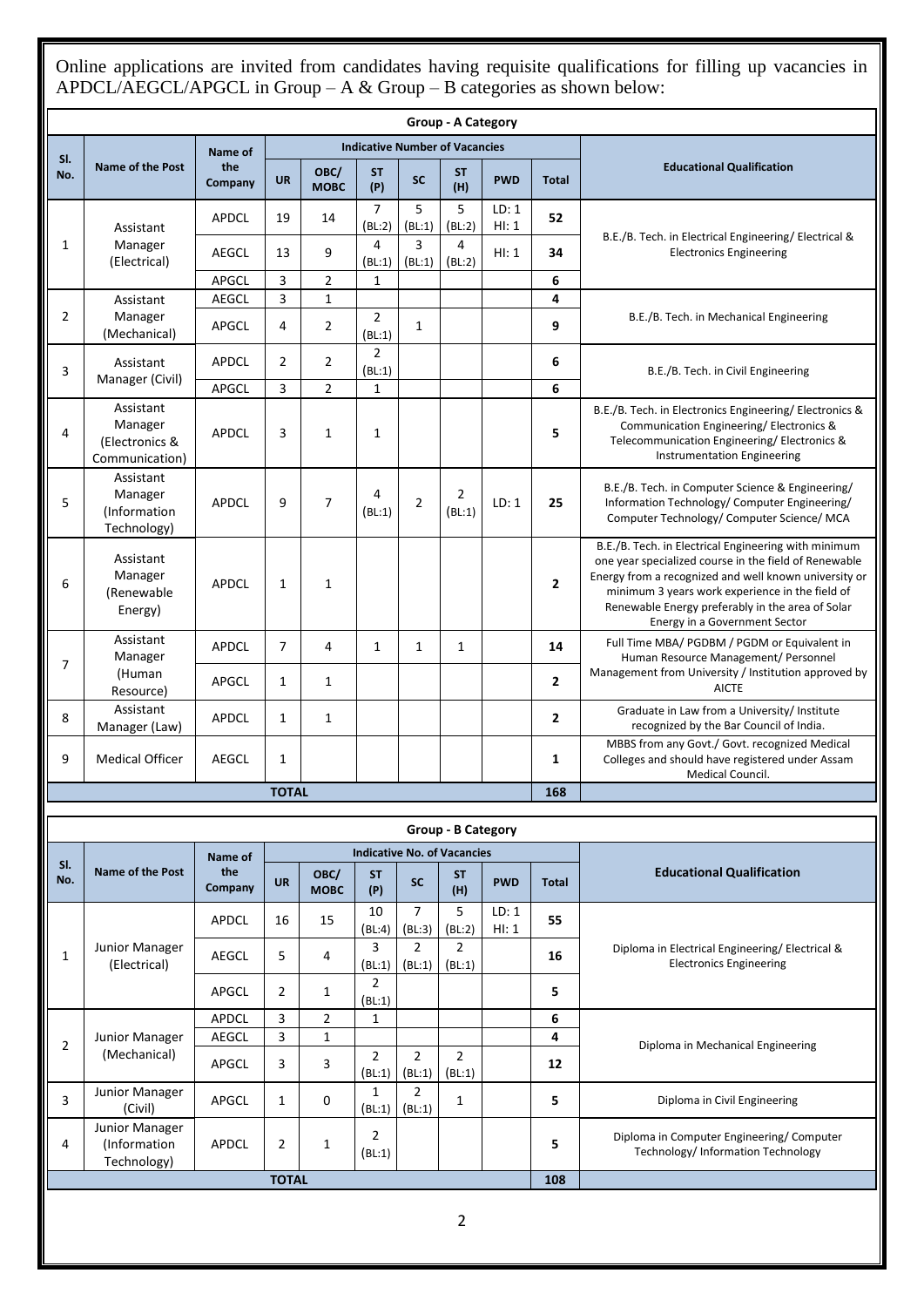*Abbreviations used: UR – Unreserved; OBC – Other Backward Class; MOBC – More Other Backward Class; SC – Scheduled Caste; ST(P) – Scheduled Tribe (Plains); ST(H) – Scheduled Tribe (Hills); PWD – Person With Disability (LD: Loco motor Disability, HI: Hearing Impairment); BL – Backlog.*

#### **1 . Educational Qualification and Experience Criteria:**

- B.E. / B. Tech. degree should be from University / Institution approved by AICTE and the course duration should be of minimum 4 years or 3 years after completion of Diploma course from any Govt./ Govt. recognized/ AICTE approved Polytechnic / Institution or  $\{2 \text{ Years (Base)} + 2 \text{ Years}$ (Diploma) + 2 Years (Engineering)}course from Govt./ Govt. recognized / AICTE approved Institution.
- Diploma course in Engineering should be from any Govt./ Govt. recognized/ AICTE approved Polytechnic / Institution and the course duration should be of minimum 3 years after HSLC or {2 Years (Base) + 2 Years (Diploma)} course from Govt./ Govt. recognized / AICTE approved Institution.
- Duration of Post Graduate course should be of minimum 2 years.
- Minimum 60% marks in the qualifying examination of Diploma/Degree/MCA/MBA/PGDBM/ PGDM or Equivalent courses for the above mentioned posts is required.
- In case of SC/ST candidates, Minimum 50% marks in the qualifying examination of Diploma/ Degree/MCA/MBA/PGDBM/PGDM or Equivalent courses for the above mentioned posts is required.
- Wherever CGPA/OGPA/GPA or Letter Grade in a Diploma/Degree/MCA/MBA/PGDBM/PGDM or Equivalent courses is awarded, equivalent percentage of marks should be indicated by the candidates in the online application form as per norms adopted by the University/Institute. The candidate will have to submit a copy of these norms with respect to his/her University/Institute along with the printed application form, at the time of viva-voce examination (if called for). Where no norms have been specified, the CGPA/OGPA/GPA will be multiplied by a factor 10 and the sum will be subtracted by 5.
- B.E. /B. Tech. degree holder recruited as JM shall be considered for promotion to the next level based on the JM merit list only, as per the prevalent rules.
- In case of Assistant Manager (Law), the candidate must be a qualified legal practitioner with minimum 1 (one) year to maximum 2 (two) years of experience.
- In case of Medical Officer, candidates having a minimum of 3 (three) years working experience under Govt. / Industrial organization(s) will be preferred. Additional preference will be given to the candidates having Post Graduate Degree/Diploma.
- **2. Age Limit** (According to Birth Certificate/HSLC or equivalent Admit Card):
	- **Group – A Category:** Not less than 21 (Twenty One) years and not more than 44 (Forty Four) years as on **01.01.2018**.
	- **Group – B Category:** Not less than 18 (Eighteen) years and not more than 44 (Forty four) years as on **01.01.2018**.
	- The upper age limit is relaxed up to 47 (Forty Seven) years for OBC/MOBC candidates, 49 (Forty nine) years for SC/ST candidates & 45 (Forty Five) for Departmental candidates.
	- Certificates of SC/ST/OBC/MOBC candidates should have been issued by the appropriate authority. The applicable candidate will have to submit a copy of Caste Certificate at the time of viva-voce examination (if called for).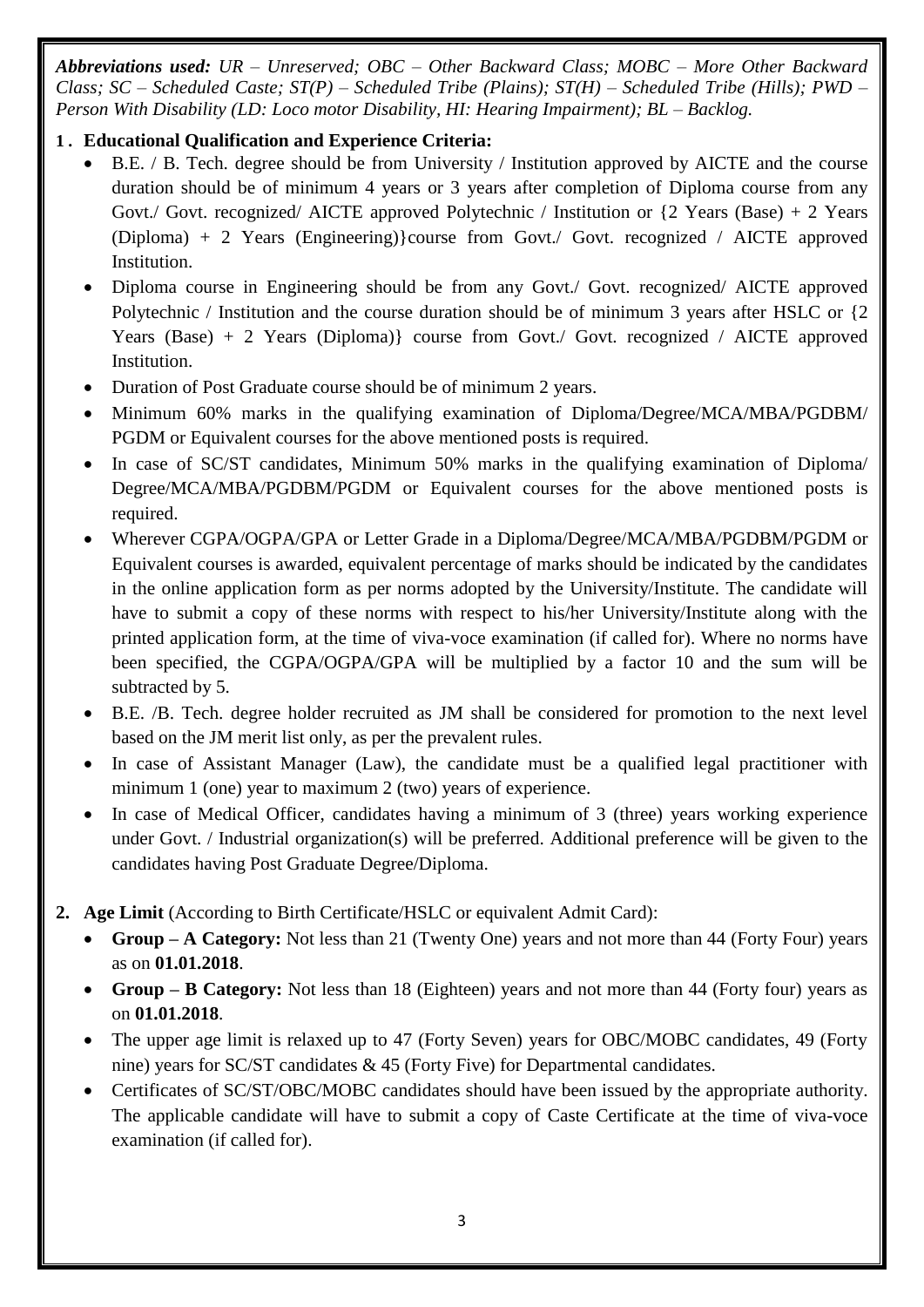- Candidates working in Govt./Semi-Govt./Public undertakings should produce **"No Objection Certificate"** from their present employer at the time of viva-voce examination (if called for), failing which he/she would not be allowed for the viva-voce examination.
- Departmental candidates (i.e., employee of APDCL/AEGCL/APGCL), if any, will have to produce **"No Objection Certificate"** from the concerned authority at the time of viva-voce examination (if called for).
- **3. Application Fee** (Non Refundable)**:**
	- **Rs. 500.00** (Rupees Five Hundred only) for General/OBC/MOBC candidates.
	- **Rs. 250.00** (Rupees Two Hundred Fifty only) for SC/ST candidates.
	- Application fees are exempted for **PWD** candidates. Certificate of PWD should have been issued by the appropriate authority. The applicable candidate will have to submit a copy of PWD certificate at the time of viva-voce examination (if called for).
	- **Definition of PWD (Person with Disability):** Under Section 33 of the Persons with Disabilities (Equal Opportunities, Protection of Right and Full Participation) Act, 1995 only such people would be eligible for reservation who suffer from not less than 40% of relevant disability and are certified by Medical Board constituted by the Central/State Government. Candidates claiming such benefits should produce certificate in original (issued by the Competent Authority) before appearing in the viva-voce examination, if called for. Persons with Disabilities will have to work in offices across the state of Assam
	- Candidate has to pay the application fee through **ONLINE** mode only by using Net Banking/Credit Card/Debit Card. No other mode of payment will be accepted.
- **4. Other Conditions:** The candidate must be a citizen of India and domicile of Assam. Candidate having adequate knowledge in communicating in Assamese and/or local language will be preferred. Candidates have to submit documents in proof of domicile at the time of viva-voce examination (if called for).

#### **5. Selection Procedure:**

- In regards to the post of Assistant Manager & Junior Manager, the candidates will have to appear in an **Online Examination** to be notified in due course.
- The Online examination shall contain two papers (Paper I & Paper II) of 100 marks each as indicated below.

| Group        |                      | Paper      | <b>Subject</b>                                           | <b>Marks</b> | <b>Time</b>                | <b>Syllabus</b>               | <b>Question</b><br><b>Pattern</b> |
|--------------|----------------------|------------|----------------------------------------------------------|--------------|----------------------------|-------------------------------|-----------------------------------|
| A            | Assistant<br>Manager | Paper - I  | General English & General<br>Aptitude                    | 100          | Hours                      | Already<br>uploaded<br>in the | Objective<br>type with            |
|              |                      | Paper - II | Core Subjects                                            | 100          |                            |                               |                                   |
| $\mathbf{B}$ | Junior<br>Manager    | Paper - I  | General English, General<br>Aptitude & General Knowledge | 100          | website of<br><b>APDCL</b> | Multiple<br>Choices           |                                   |
|              |                      | Paper - II | Core Subjects                                            | 100          | Hours                      |                               |                                   |

- The questions for the online examination will be of Objective type with multiple choices.
- Each question will carry 1 (one) mark for correct answer.
- There will be negative marking of 0.25 (one-fourth) marks for wrong answer against each question.
- Calculator, Mobile phone and any other electronic gadgets will not be allowed inside the examination hall. Candidates resorting to any unfair practice(s) will simply be disqualified and appropriate action will be taken.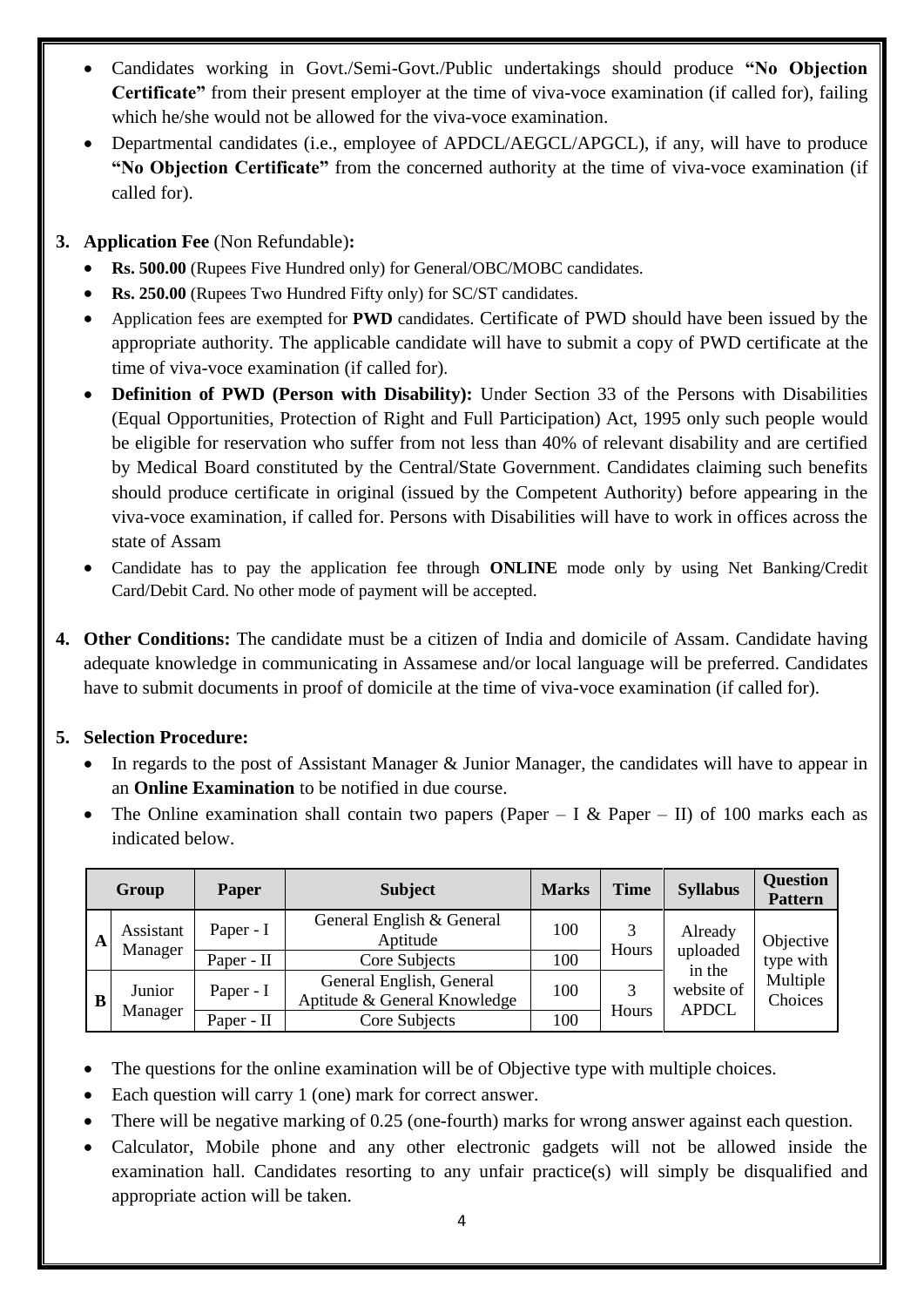- Detailed location and address of the examination centre will be informed through Admit Card. Admit card will be sent electronically.
- The candidates selected through online examination will be called for a viva-voce examination of **36 marks**. The final selection list will be prepared based on the marks obtained in the online examination & viva-voce examination.
- The Candidates applying for the post of **Medical Officer** will have to appear for the Interview only. The registered candidates shall be called for interview at the appointed date and time.
- All information will be uploaded in the website of APDCL and intimated to the individual candidates through Email only.
- No TA or DA will be admissible for the journey in connection with online examination/viva-voce examination.
- The decision of the Selection Board/ Committee for the eligibility or otherwise of a candidate for admissibility in the Online examination/ viva-voce examination shall be final. Inclusion of a candidate's name in the final selection list will not confer him/her the right for appointment, unless the appointing authority is satisfied that the candidate is suitable for appointment in all respects.
- **6. Remuneration:** Finally appointed candidates would be placed in the Pay Scale & Grade Pay as shown below plus other allowances as admissible as per rules of the Company:
	- **Group – A Category:** Pay Scale of Rs. 37,300/ 1, 12,000/- with Grade Pay of Rs. 14,200/-. Approximate, total emoluments in the minimum scale will be around Rs. 64,000/-
	- **Group – B Category:** Pay Scale of Rs. 25,000/ 92,000/- with Grade Pay of Rs. 12,100/- Approximate, total emoluments in the minimum scale will be around Rs. 47,000/-.
	- The selected candidates will have to serve a probationary period of 2 (two) years.

#### **7. How to Apply**:

- Eligible and interested candidates are required to apply through **ONLINE** mode only in the "Career" section of APDCL website i.e., **[www.apdcl.org](http://www.apdcl.org/)**.
- No other means/mode of application shall be accepted.
- Online submission of the applications will be allowed on the website from **05.09.2018** to **25.09.2018**.
- The candidates are required to fill up the information in support of their age, caste, educational qualification, address, other qualifications, relevant work experience (if any) etc. and upload the scanned passport size recent colour photograph along with the signature in the APDCL website at the time of filling up their applications online.
- The print out of the Application form, self-attested photocopies of the relevant documents along with the original documents (for verification purpose) are to be submitted at the time of viva-voce examination (if called for).

#### **8. Prerequisites:**

- Before applying online, the candidates are advised to go through the advertisement and the instructions carefully and should ensure that they fulfil all the eligibility criteria.
- Online registration of the candidates will be provisional, as their eligibility will be verified only before appearing for the viva-voce examination. Mere issue of admit card / call letter for Online exam /viva-voce will not imply acceptance of candidature. Candidature of a registered candidate is liable to be rejected at any stage of the recruitment process or even after joining, if any information provided by the candidate is found to be false or not in conformity with the eligibility criteria, at any stage or if the candidate fails to produce valid documentary proof in support of his/her eligibility.